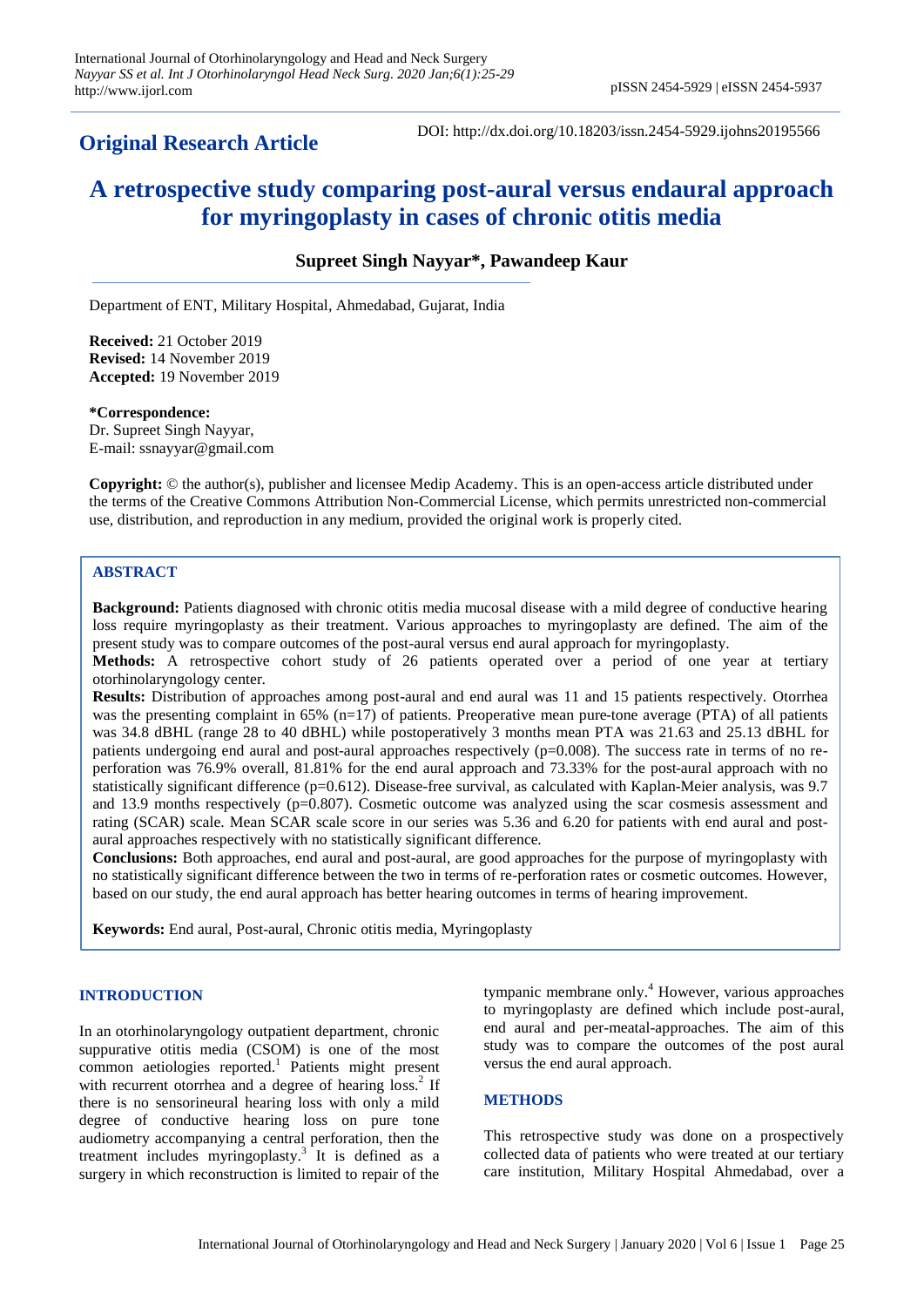period of 1 year between  $1<sup>st</sup>$  January 2016 to 31<sup>st</sup> December 2016. The inclusion criteria included a diagnosis of chronic otitis media mucosal disease, central perforation, no or mild degree of hearing impairment on pure tone audiometry pre-operatively and those who underwent myringoplasty using a post-aural or end aural approach during this period. Exclusion criteria consisted of all patients in whom additional bony surgical procedures were done (for example cortical mastoidectomy), who had a pre-operative moderate or higher degree of hearing loss and those with age less than 18 years at the time of surgery.

A total of 26 patients were eligible as per the inclusion and exclusion criteria and were included in the study. All reports and records of the patients were obtained and reviewed from hospital and patient medical records. All patients underwent evaluation at 3 months postoperatively for hearing assessment with pure tone audiometry (four-tone average) and surgical scar assessment with a validated scar cosmesis assessment and rating (SCAR) scale Table  $1<sup>5</sup>$ . The patients have been under follow up for a period varying from 3 months to 2 years with an average of 6 months. Demographic and clinical presentation data were recorded and analyzed by IBM SPSS version 20.0.

**Table 1: SCAR scale.**

| <b>Clinician items</b>                                                    |                |                                                       |
|---------------------------------------------------------------------------|----------------|-------------------------------------------------------|
| <b>Scar spread</b>                                                        | $\Omega$       | None to near-invisible.                               |
|                                                                           | -1             | Pencil-thin line                                      |
|                                                                           | $\mathcal{L}$  | Mild spread, noticeable on close inspection           |
|                                                                           | 3              | Moderate spread, obvious scarring                     |
|                                                                           | 4              | Severe spread                                         |
| <b>Erythema</b>                                                           | 0              | None                                                  |
|                                                                           |                | Light pink, some telangiectasias may be present       |
|                                                                           | 2              | Red, many telangiectasias may be present              |
|                                                                           | 3              | Deep red or purple                                    |
| Dyspigmentation (includes hyperpigmentation and                           | $\Omega$       | Absent                                                |
| hypopigmentation)                                                         | $\mathbf{1}$   | Present                                               |
| <b>Track marks or suture marks</b>                                        | $\theta$       | Absent                                                |
|                                                                           |                | Present                                               |
| <b>Hypertrophy or atrophy</b>                                             | 0              | None                                                  |
|                                                                           | 1              | Mild: palpable, barely visible hypertrophy or atrophy |
|                                                                           | $\mathfrak{D}$ | Moderate: clearly visible hypertrophy or atrophy      |
|                                                                           | 3              | Severe: marked hypertrophy or atrophy or keloid       |
|                                                                           |                | formation                                             |
| <b>Overall impression</b>                                                 | $\Omega$       | Desirable scar                                        |
|                                                                           | $\mathbf{1}$   | Undesirable scar                                      |
| <b>Patient items</b>                                                      |                |                                                       |
| Have you been bothered by any itch from the scar in the<br>past 24 hours? |                | 0: No, 1: Yes                                         |
| Have you been bothered by any pain from the scar in the<br>past 24 hours? |                | 0: No, 1: Yes                                         |
| Total score range 0 (best possible scar) to 15 (worst possible scar)      |                |                                                       |

#### **RESULTS**

Among the 26 patients included in the study, 11 patients underwent myringoplasty by an end aural approach while for 15 patients, the post-aural approach was utilized (Figure 1). The mean age at presentation was 49 years with a range between 19 to 73 years (Figure 2). Male to female ratio was almost similar with 57.7% of patients being male (Figure 3).

The most common presentation was related to otorrhea in 65% ( $n=17$ ) of patients (Figure 4). All such patients gave a history of intermittent otorrhea increasing during episodes of "cold". Patients presenting with hearing loss

as the chief presenting complaint included 26.9% of the cases (n=7) while two patients were asymptomatic with incidental detection of tympanic membrane perforation during evaluation for other unrelated pathologies.

All the patients included in the study had mild conductive hearing loss preoperatively with a mean (four frequency) pure-tone average (PTA) of 34.8 dBHL (range 28 to 40 dBHL). Postoperatively mean PTA for the complete series was  $23.8$  dBHL (range  $18.5$  to  $29.25$  dBHL). However, individually patients who underwent end aural myringoplasty had a PTA at 3 months of 21.63 dBHL while patients who underwent post-aural myringoplasty had a PTA 25.13 dBHL. All patients with the endaural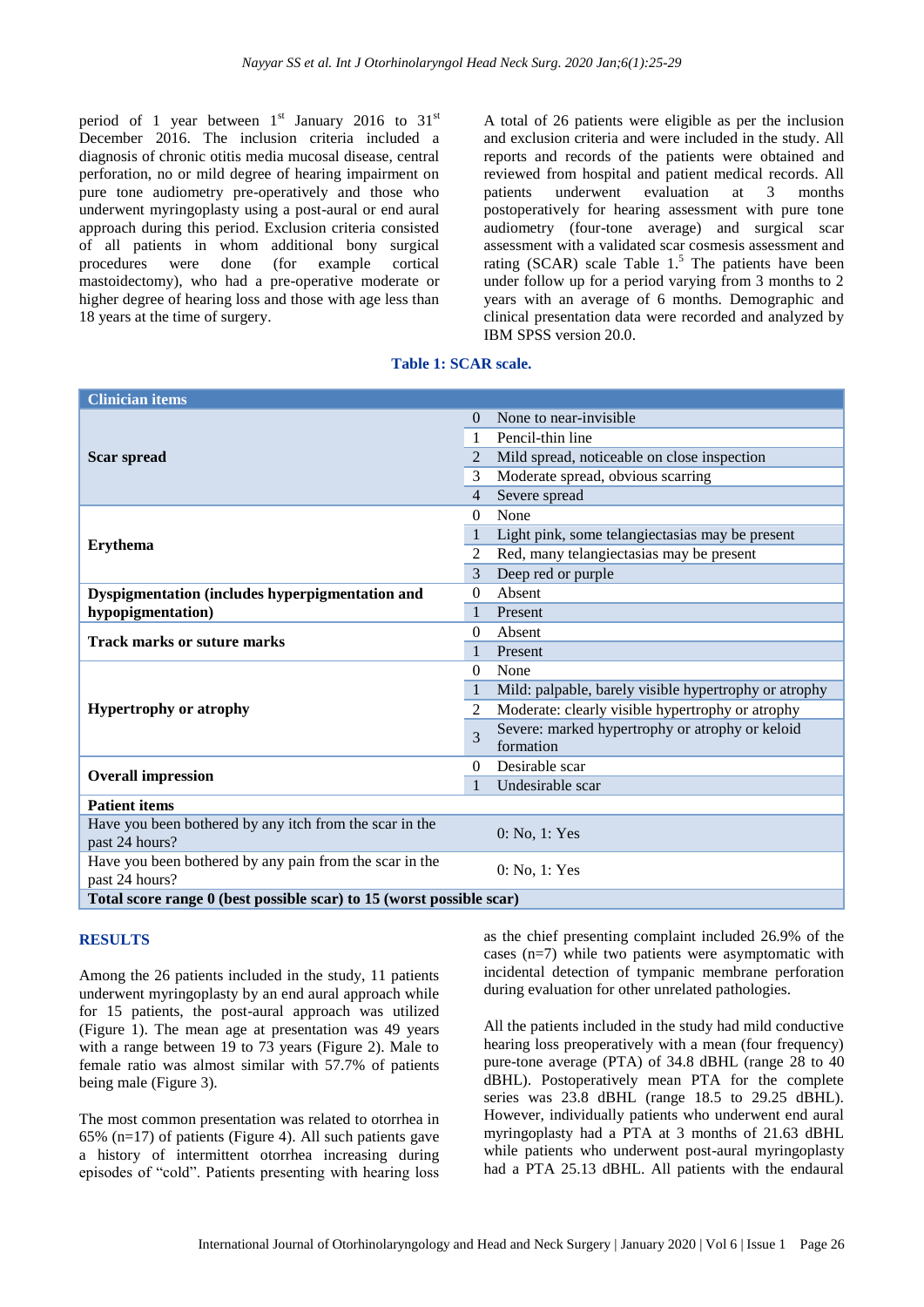approach had a normal hearing at 3 months i.e., PTA less than 25 dBHL. 7 of the patients who underwent the postaural approach had a hearing level of more than 25 dBHL. Using a Pearson Chi-square test, there was a significant difference between 3-month PTA results among the two groups (p=0.008).



**Figure 1: Distribution of approaches of myringoplasty (end aural versus post-aural).**



**Figure 2: Age distribution.**



**Figure 3: Gender distribution (percentage).**

During the study period, 6 patients developed a recurrence of tympanic membrane perforation (2 in cases of end aural myringoplasty, 4 in cases of post-aural myringoplasty) at time periods varying from 4 to 18

months post-surgery (Figure 5). On analysis with the Pearson Chi-square test for the development of recurrence between the two groups, a p-value of 0.612 was obtained suggesting a non-significant difference between the two groups. Kaplan-Meier analysis was done for both the groups for calculation of disease-free survival. While for the group with end aural myringoplasty, the mean disease-free survival (DFS) was 9.7 months, for the group with post aural myringoplasty was 13.9 months (Figure 6). However, the difference between the DFS of the two groups was not significant  $(p=0.807$  Log Rank test).



# **Figure 4: Distribution of presenting complaints.**



#### **Figure 5: Kaplan-Meier plot for all recurrences combined.**



**Figure 6: Kaplan-Meier plot for DFS.**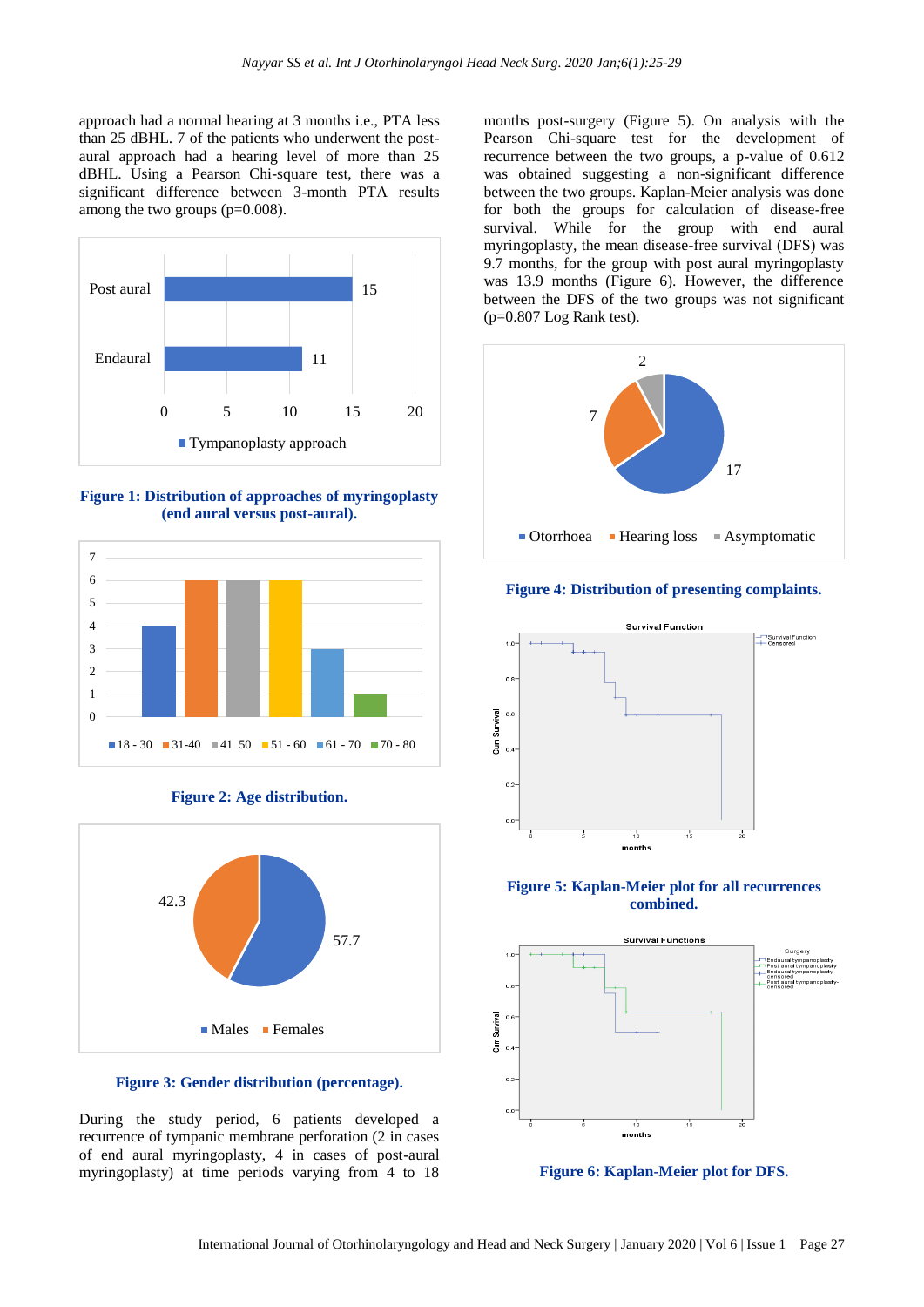All cases were analysed at 3-month postoperatively for evaluation of scar outcomes between the two groups. SCAR scale was used for the purpose (Table 1). The mean SCAR scale score for patients with end aural myringoplasty was 5.36 while the mean scar scale score for patients with post aural myringoplasty was 6.20 (Table 2). On performing statistical analysis with a Kruskal-Wallis H test (one-way ANOVA on ranks test) on the scores between the two groups, the difference was not significant  $(p=0.23)$ .

# **Table 2: Mean scar scale scores of the study group.**

| <b>Study groups</b>                                | <b>Mean SCAR scale score</b> |
|----------------------------------------------------|------------------------------|
| Patients with end aural<br>myringoplasty $(n=11)$  | 5.36                         |
| Patients with post aural<br>myringoplasty $(n=15)$ | 6.20                         |
| <b>Overall mean score</b>                          | 5.84                         |

# **DISCUSSION**

Of the three types of incision mentioned in the literature for myringoplasty, the post-aural approach and end aural approach are the ones used at our institute. $<sup>6</sup>$  While the</sup> post auricular incision is generally employed to expose the mastoid process for mastoidectomy in addition to myringoplasty, the end aural incision provides direct access to the tympanic membrane and middle meatus with a much smaller scar, although more visible as compared to post-aural approach and also with more difficult access to the mastoid area.<sup>7</sup> Hence, arises the dilemma that which of the approaches to use when cortical mastoidectomy is not required; which is usually the case in patients with a dry ear at the time of surgery and mild conductive hearing loss.

Similar to other studies in the literature, our study did not find any association between age or gender with surgical outcomes in either the end aural approach or post-aural approach.<sup>8</sup> While one of the studies on chronic otitis media in developing countries had found otorrhoea as the chief presenting complaint in 86.9% of the patients, our study found the most common presentation related to otorrhea in 65% (n=17) of patients.<sup>9</sup> While almost all the rest of the patients presented with hearing loss as the chief complaint. We believe that increasing awareness in the general population regarding hearing loss as a disease is responsible for this change.

While different studies in the literature have quoted a different amount of hearing loss associated with chronic otitis media, in our series, as per the inclusion criteria, all the patients had mild conductive hearing loss preoperatively with a mean (four frequency) PTA of 34.8 dBHL (range  $28$  to  $40$  dBHL).<sup>10</sup> Postoperatively mean pure tone average was calculated for all patients at three months from the date of surgery. We found a much better hearing improvement in patients who underwent end aural myringoplasty (mean PTA 21.63 dBHL) as compared to patients who underwent post-aural myringoplasty (mean PTA 25.13 dBHL) with a significant p-value (0.008). This is in contrast to studies available in literature which mention no difference in hearing outcomes with different approaches.<sup>11,12</sup>

In our study, the success rate in terms of no re-perforation was 76.9% which is in concordance with other studies in the literature.<sup>11</sup> However, on comparison of individual groups, the success rate with end aural myringoplasty was 81.81% while post aural myringoplasty was 73.33% with no statistically significant difference (p=0.612). DFS, as calculated with Kaplan-Meier analysis, was 9.7 months with end aural myringoplasty and 13.9 months with post-aural myringoplasty. However, as seen from the Kaplan Meier chart in Figure 6, the follow-up period for end aural patients was much lesser and therefore resulting in early censoring. As a likely result of this, the difference between the DFS of the two groups was not significant (p=0.807 by Log Rank test).

We had a secondary objective of comparison of cosmetic outcomes between the two groups as analysed by the SCAR scale (Table 1). To our knowledge, such a comparison has not been done earlier between the two approaches in the literature. The SCAR scale was originally developed and validated as a tool to assess the quality of postoperative scars in clinical and research settings with a possible score for each patient between 0 to 15. <sup>5</sup> Mean SCAR scale score in our series was 5.36 and 6.20 for patients with end aural and post-aural myringoplasty respectively with no statistically significant difference between the two groups.

# **CONCLUSION**

Both approaches of end aural and post-aural myringoplasty are good approaches for the purpose of myringoplasty with no statistically significant difference between the two in terms of re perforation rates or cosmetic outcomes. However, based on our study, the end aural approach has better hearing outcomes in terms of hearing improvement.

*Funding: No funding sources Conflict of interest: None declared Ethical approval: The study was approved by the Institutional Ethics Committee*

# **REFERENCES**

- 1. Pérez JO, Rivares JE, Leache JP, Fernández RL, Marín JG, Sevil JN, et al. An outpatient study in ENT (otorhinolaryngology) emergencies at a general hospital. Acta Otorrinolaringologica Espanola. 1995;46(4):298-304.
- 2. Verhoeff M, van der Veen EL, Rovers MM, Sanders EA, Schilder AG. Chronic suppurative otitis media: a review. Intl J Pediatr Otorhinolaryngol. 2006;70(1):1-2.